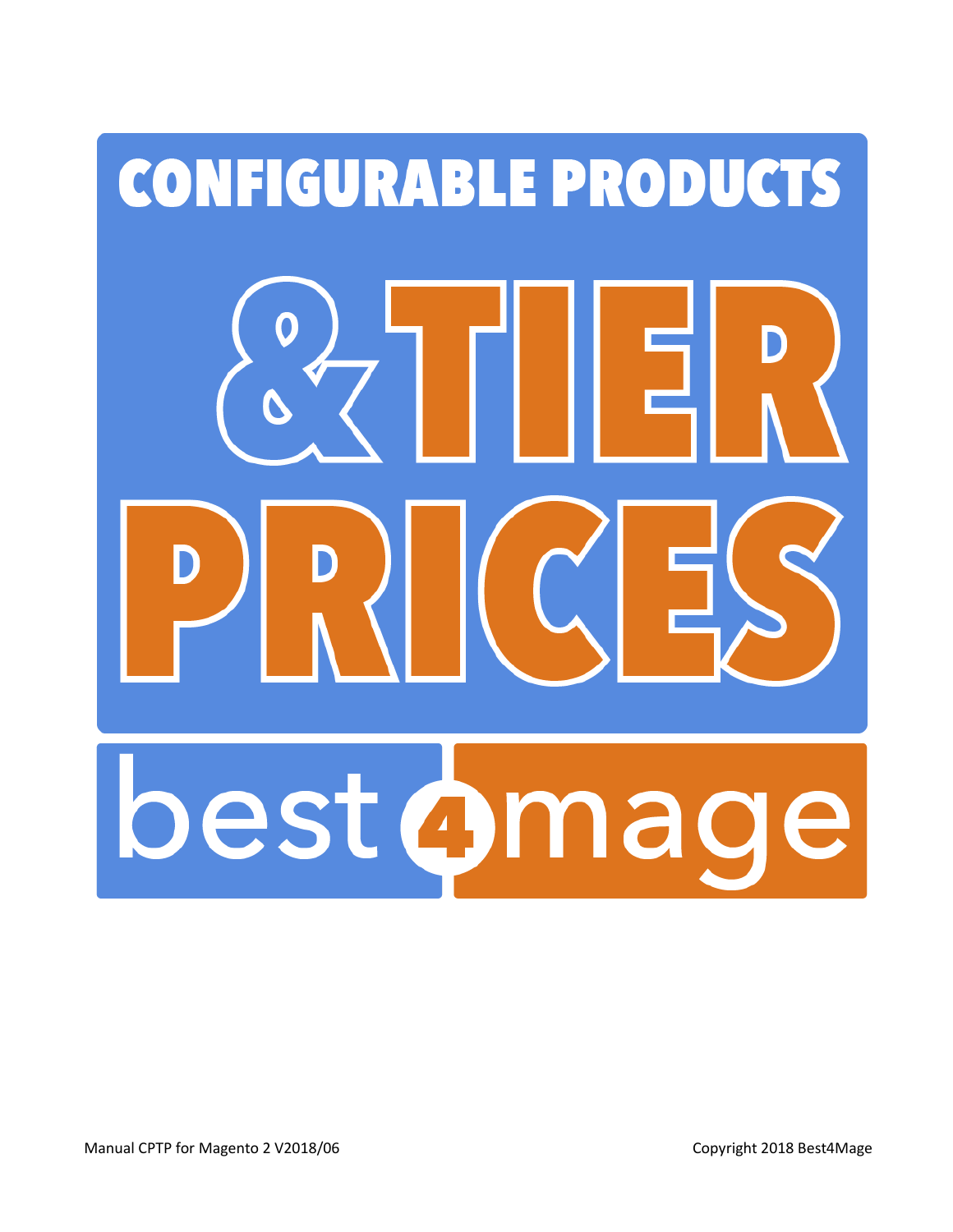# 1. General information about CPTP

The best way to explain what this Tier Price extension does is by an example. Suppose you sell T-Shirts in different colours and size and those are built up from a configurable product with associated simple products. The normal Magento behaviour is that the tier prices are calculated for 1 variant.

So, when you have set tier price to start at 10 pieces you will have to buy 10 of each colour/size. With this extension you can buy in the mix and price is based on total quantity, so if you buy 5 red and 5 blue the tier price condition is met.

## Use specific tier price for all simple products

You are able to set a Tier price at only one of the associated simple products and the extension will use these Tier Prices for all the associated simple products. In the extension you can define of which simple product the tier prices should be used.

## Set which tier price should be used

You can set which Tier Prices should be used if you have different tier prices for the simple products and customers buy in the mix. The options are:

Price of respective simple product. In this case quantity is based on total but tier price is based on the actual simple product.

- Highest price from all applied tier prices.
- Lowest price from all applied tier prices.
- Enable more appealing grid look for tier prices

# Make you tier prices more appealing with the optional grid look with customizable title

# Enable quantity auto fill from grid look

Make it easier for your customers to choose the tier quantity. In the tier price grid a checkbox appears. When checked it will put the quantity for that specific tier price in the quantity field.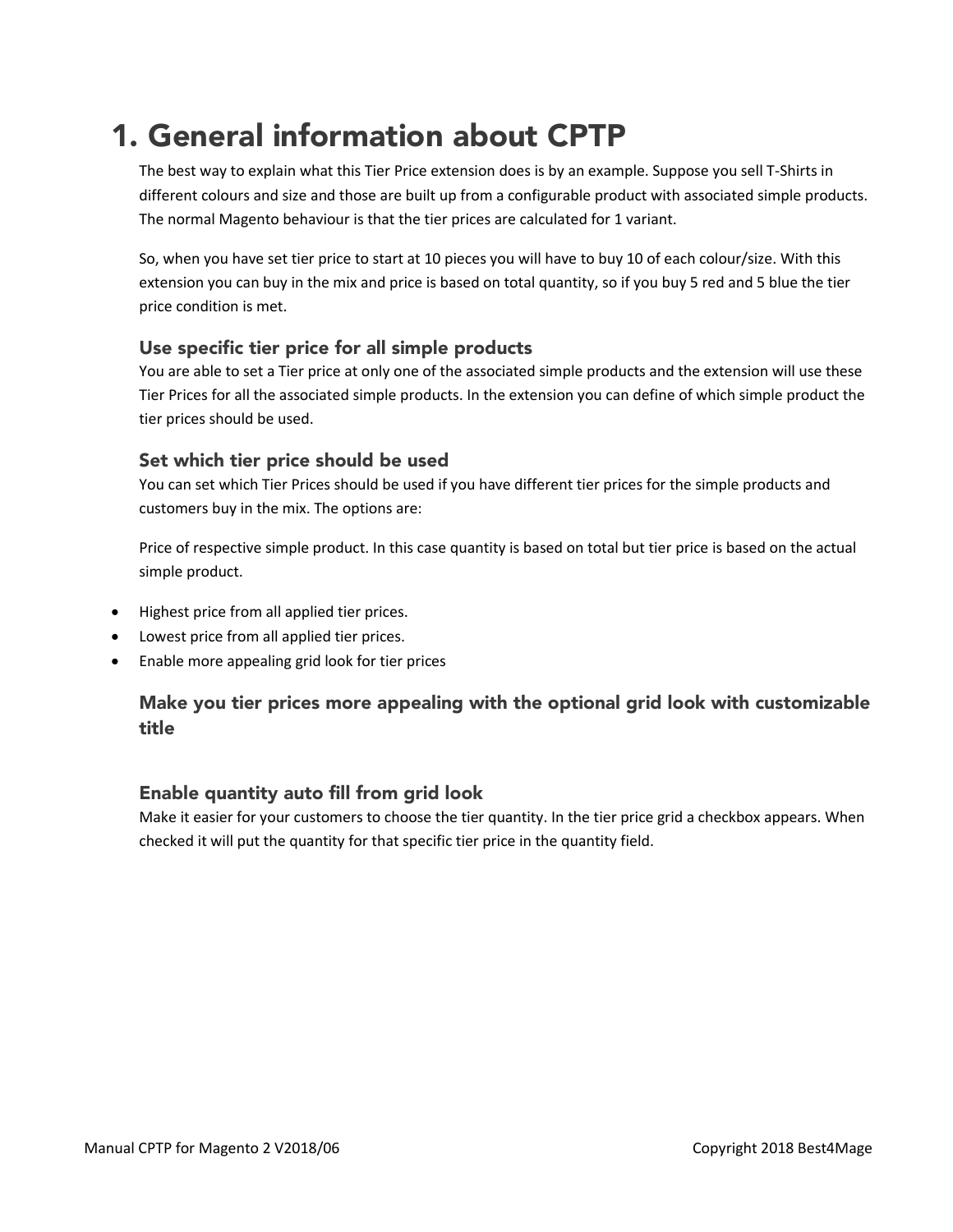# 2. Installation of the extension

Please make sure you've downloaded extension package compliant with your Magento version. The compliance information is stated in the package filename. Once you've downloaded and unzipped the archive, please proceed with the following steps:

## Extension has been bought on Marketplace

Then please use the official Magento User Guide to install the package.

# Extension has been bought on Best4Mage.com and you have the package

### 1. Upload Files to your Magento 2 Installation

Upload the contents of the module package to the Magento root folder. This will not overwrite the existing Magento folders or files, only the new contents will be added.

In this case upload the folder(s) /app to the root of your Magento Installation.

## 2. Installation of the extension

Open command line in folder root of Magento 2 and run commands via ssh using putty or others

php bin/magento setup:upgrade If you encounter issues after installation please also run php bin/magento setup:di:compile php bin/magento setup:static-content:deploy

After this has been done please go into your Magento 2 Backend and refresh all caches.

After this when you go to Stores->Configuration. There you should see the TAB Best4Mage Extensions and your newly installed Best4Mage CPTP extension.

### 3. Uninstallation of the extension

Open command line in folder root of Magento 2 and run commands via ssh using putty or others module:uninstall -r Best4Mage\_CPTP

#### **IMPORTANT**

**After setting up Tier Prices and enabling the CPTP extension sometimes it is necessary to re-index you can re-index with following command:**

php bin/magento indexer:reindex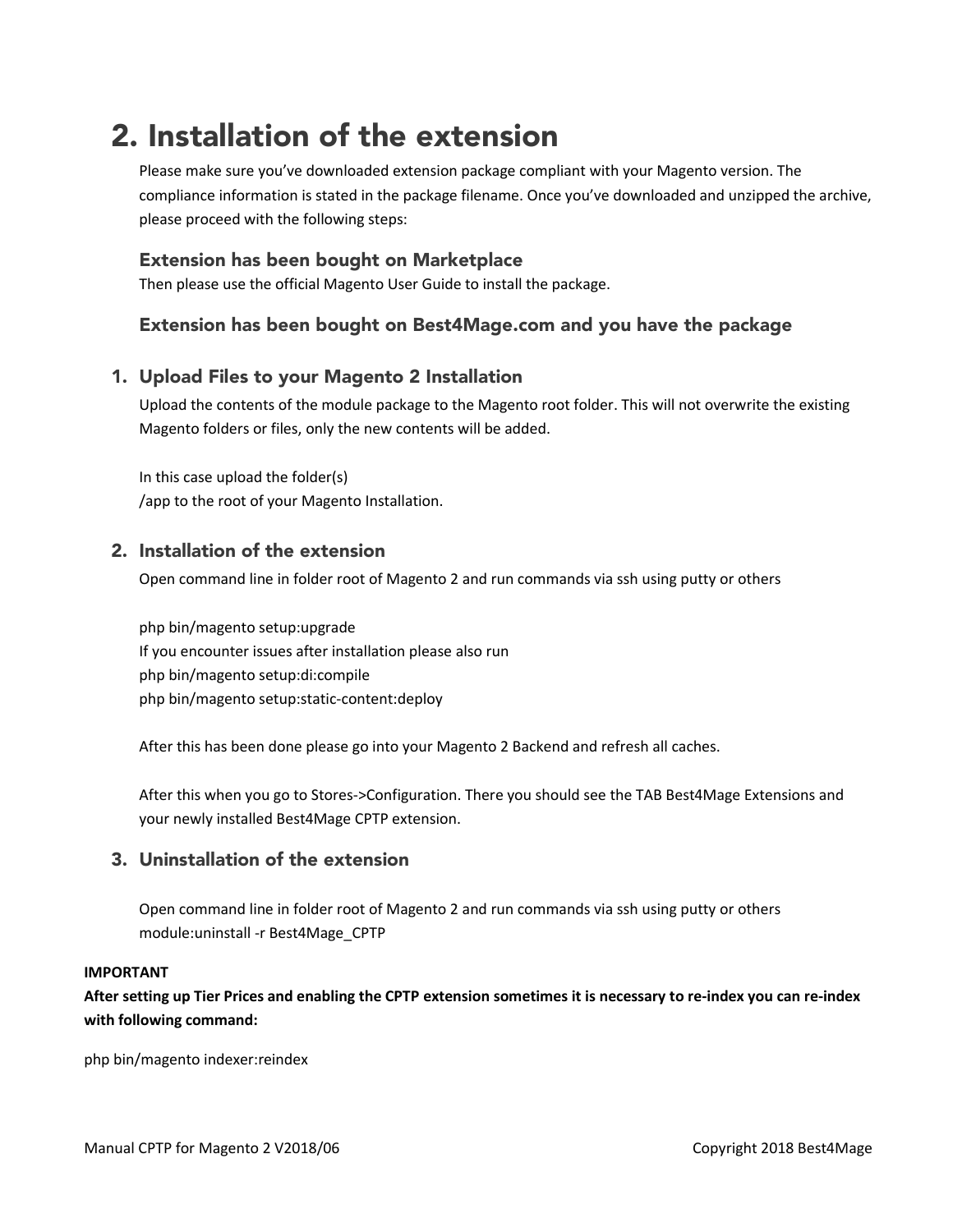# 3. Setting up CPTP globally

It is relatively easy to set up CPTP below the necessary steps to make it work on your website.

#### **General Settings**

| Enable<br>[store view]                           | Yes                                                                                                                                                                                                               |   |  |
|--------------------------------------------------|-------------------------------------------------------------------------------------------------------------------------------------------------------------------------------------------------------------------|---|--|
| <b>Enable at Product Level</b>                   | <b>No</b>                                                                                                                                                                                                         |   |  |
| [store view]                                     | Enable this option if you want to use settings for specific<br>product only.                                                                                                                                      |   |  |
| <b>Tier Price Settings</b>                       |                                                                                                                                                                                                                   |   |  |
| Use specific tier price for all                  | <b>No</b>                                                                                                                                                                                                         | ۰ |  |
| [store view]                                     | Enable this option if you want to use one simple product's tier<br>price for all other simple products. Important! Don't forget to<br>select the simple product from configurable product's CPTP<br>settings tab. |   |  |
| Which tier price should be used?<br>[store view] | Lowest price from all applied tier prices                                                                                                                                                                         |   |  |
| <b>Enable Grid Look</b>                          | Yes                                                                                                                                                                                                               |   |  |
| [store view]                                     | Do you want to show your tier prices in grid format?                                                                                                                                                              |   |  |
| <b>Enable Qty Autofill</b>                       | Yes                                                                                                                                                                                                               |   |  |
| [store view]                                     | Set yes to enable autofill functionality of the qty box with Tier<br>Price threshold.                                                                                                                             |   |  |
| <b>Title for Tier Price Grid</b>                 |                                                                                                                                                                                                                   |   |  |

### Any text for grid title e.g., Shop More Save Morel

## 1. General Settings

- Enable the extension (must be set to yes if you want CPTP functionality to be active)

- Enable at product level. **If you activate this the extension must be activated at the configurable product also, otherwise it will not work.** 

 $\odot$ 

 $\odot$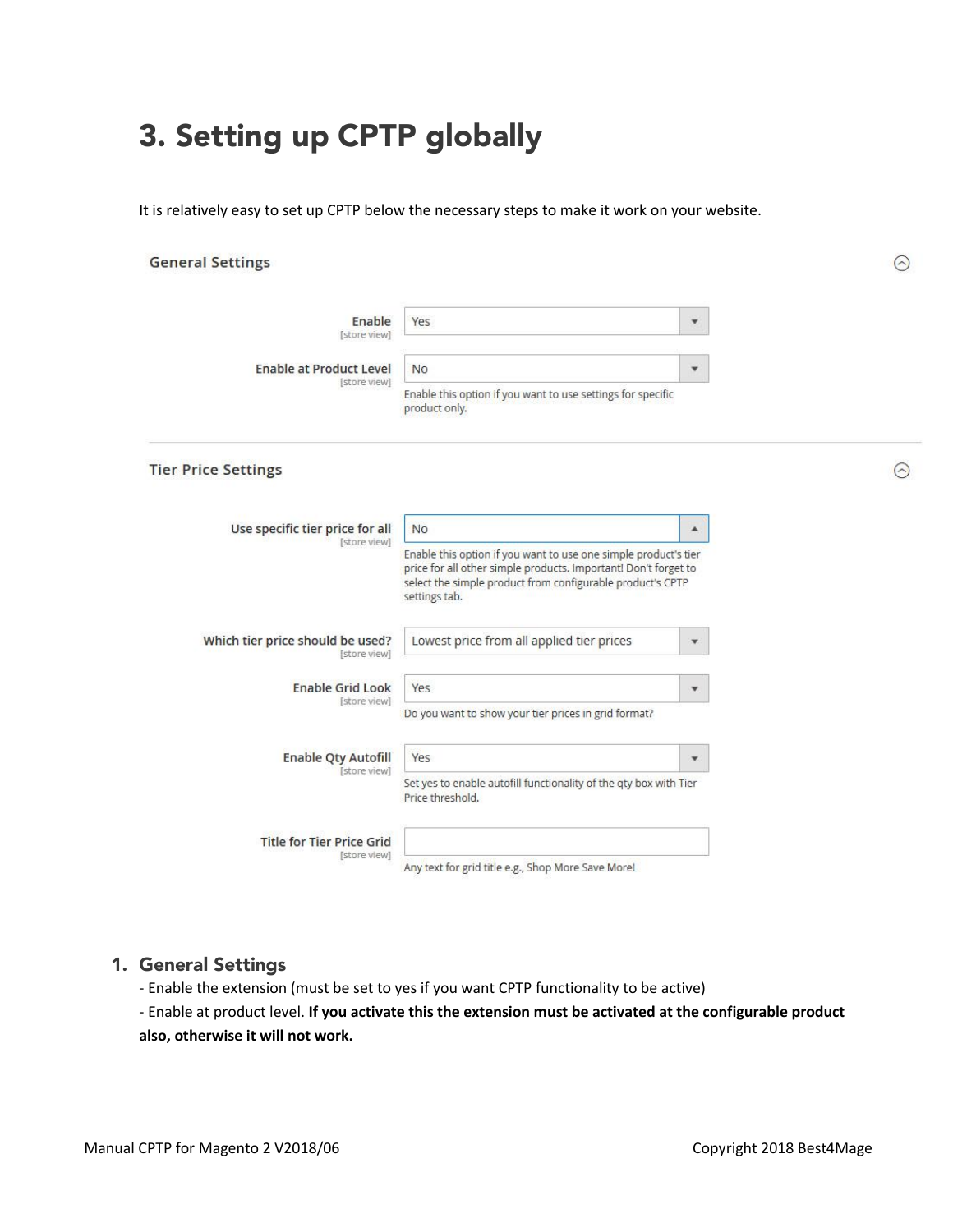# 2. Tier Price Settings

### **1. Use specific tier price for all**

Enable this option if you want to use one simple product's tier price for all other simple products. Since Magento 2 doesn't allow you to set a global tier price at the configurable product we have implemented this great feature. Just set tier prices at one of the associated simple products and then go to the configurable product and select there which simple product contains the tier prices that should be used at all associated simple products. All simple products then use this tier price.

If you have set this option to yes go to the CPTP Tab at the **configurable product** and select the simple product of which the tier price has to be used for ALL simple products.

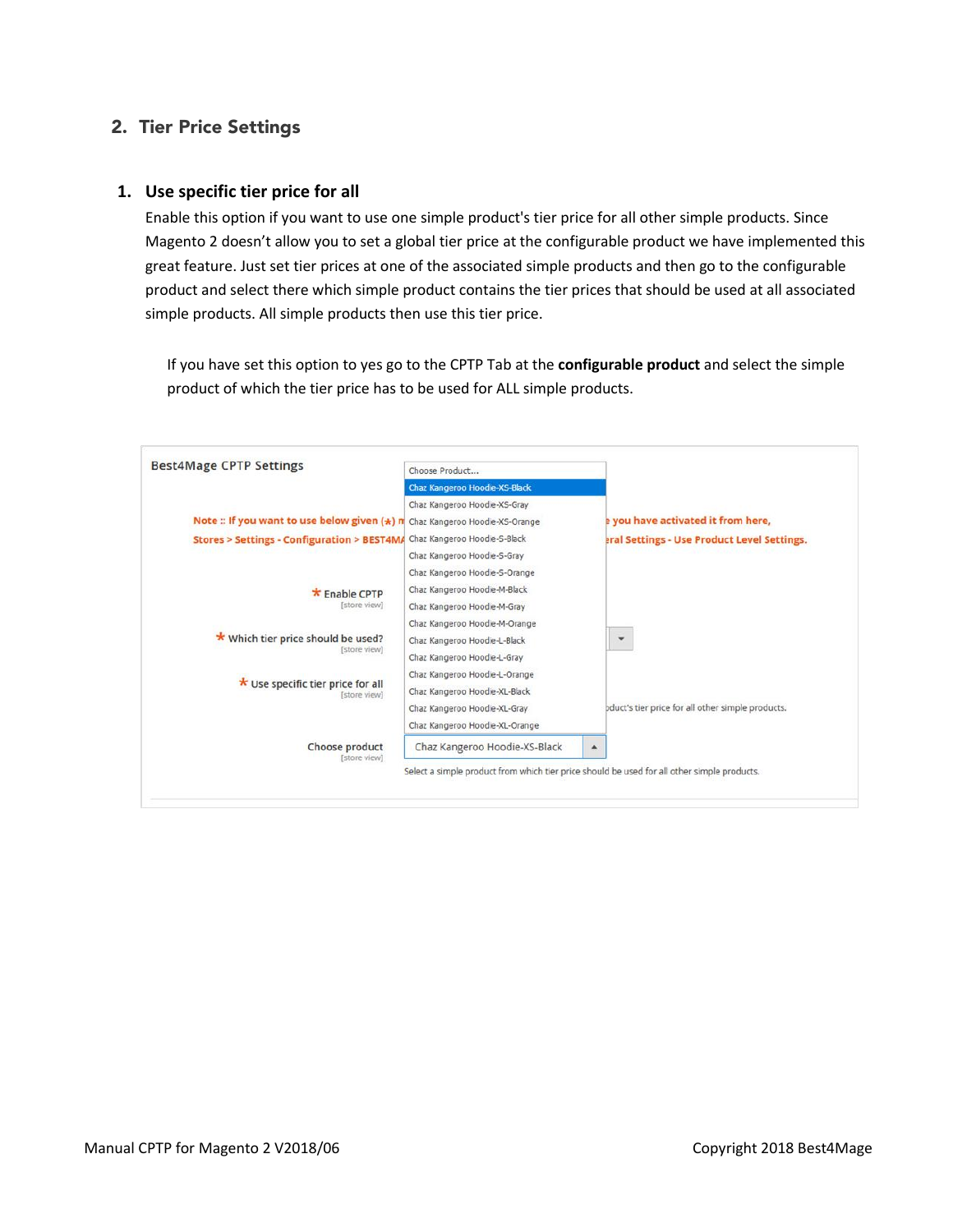We will explain these settings based on an example. We have set up tier prices at the simple products for the following hoodies:

| <b>Buy more save more!</b>                       |                       |      | <b>Buy more save more!</b>                        |                       |      |
|--------------------------------------------------|-----------------------|------|---------------------------------------------------|-----------------------|------|
| Qty                                              | <b>Price Per Unit</b> | Save | Qty                                               | <b>Price Per Unit</b> | Save |
| 5                                                | \$45.00               | 10%  | 5                                                 | \$25.00               | 52%  |
| 10                                               | \$40.00               | 20%  | 10                                                | \$20.00               | 62%  |
| Size XS<br><b>XS</b><br>M<br>S<br>Black<br>Color | XL                    |      | Size XS<br><b>XS</b><br>M<br>S<br>Color<br>Orange | XL                    |      |

- **2. Which Tier Price should be used (option is only visible when "Use specific tier price for all" is set to NO)**
- **A. Price of respective simple product.** With this option the tier prices of the selected simple product are used. So basically Magento default with one difference that the quantity is based on the total amount of simple products of this configurable product that are added to the cart. So looking at the above example products when you add 4 XS Black and 7 XS Orange to the cart price is calculated like this.

**Total quantity is over 10 so tier price of 10+ is used. In this case the tier 10+ price of the respective simple product.**

| Item |                      | Price   | Qty            | Subtotal |
|------|----------------------|---------|----------------|----------|
|      | Chaz Kangeroo Hoodie | \$40.00 | 4              | \$160.00 |
|      | Size: XS             |         |                |          |
|      | Color: Black         |         |                |          |
|      |                      |         |                | m        |
|      | Chaz Kangeroo Hoodie | \$20.00 | $\overline{7}$ | \$140.00 |
|      | Size: XS             |         |                |          |
|      | Color: Orange        |         |                |          |
|      |                      |         |                |          |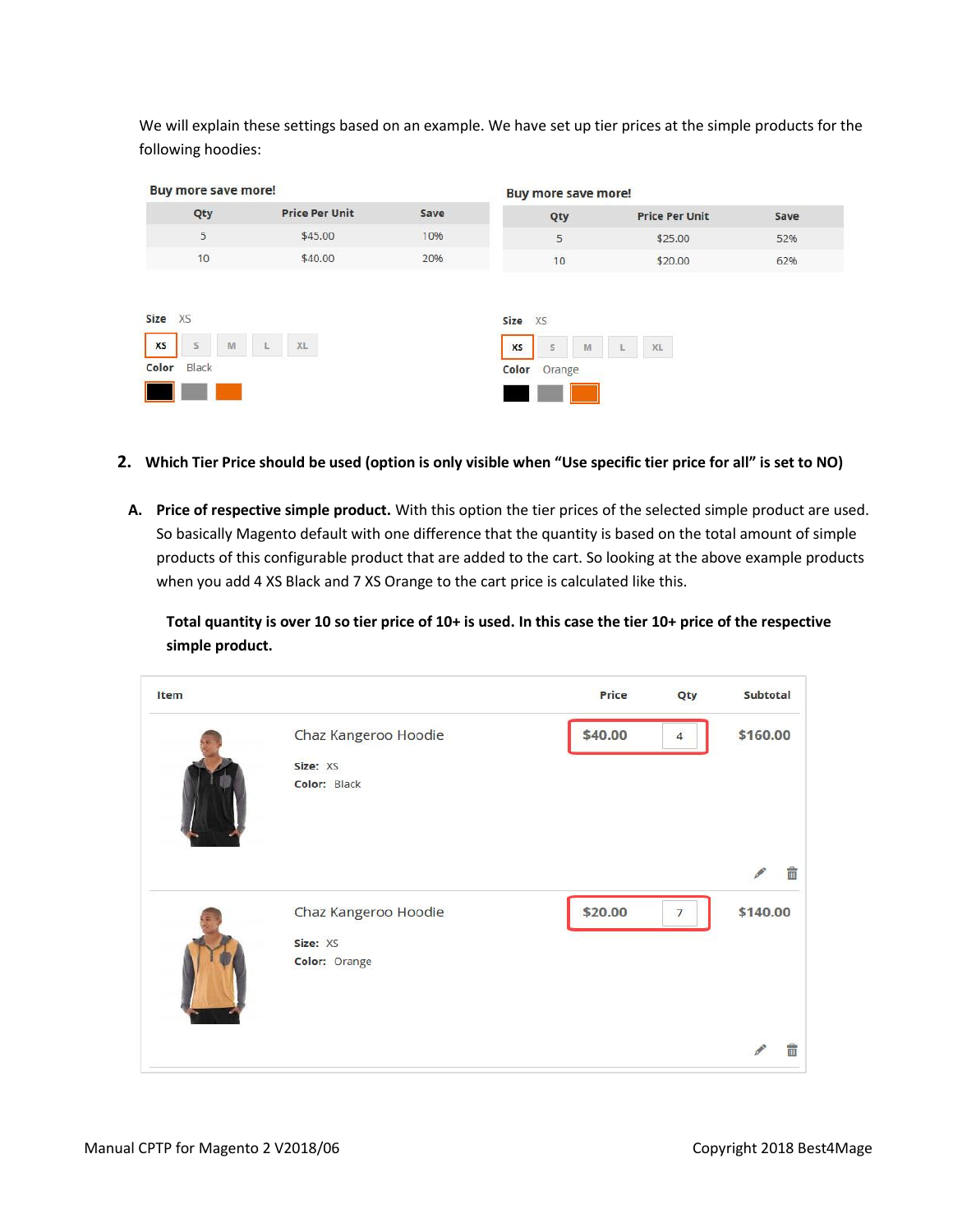**B. Highest price from all applied tier prices**. With this option the **highest tier price** of all selected simple product is used. Quantity is based on the total amount of simple products of this configurable product that are added to the cart. So looking at the above example products when you add 4 XS Black and 7 XS Orange to the cart price is calculated like this.

| Item |                      | Price   | Qty            | Subtotal |
|------|----------------------|---------|----------------|----------|
|      | Chaz Kangeroo Hoodie | \$40.00 | $\overline{4}$ | \$160.00 |
|      | Size: XS             |         |                |          |
|      | Color: Black         |         |                | 童        |
|      | Chaz Kangeroo Hoodie | \$40.00 | $\overline{7}$ | \$280.00 |
|      | Size: XS             |         |                |          |
|      | Color: Orange        |         |                |          |

The highest tier price for this quantity is \$40,- (from XS Black) so that price is used for all products in cart.

**C. Lowest price from all applied tier prices.** With this option the **lowest tier price** of all selected simple product is used. Quantity is based on the total amount of simple products of this configurable product that are added to the cart. So looking at the above example products when you add 4 XS Black and and 7 XS Orange to the cart price is calculated like this.



**The lowest tier price for this quantity is \$ 20,- (from XS Orange) so that price is used for all products in cart.**

**D. Use specific tier price for all Setting at product level**: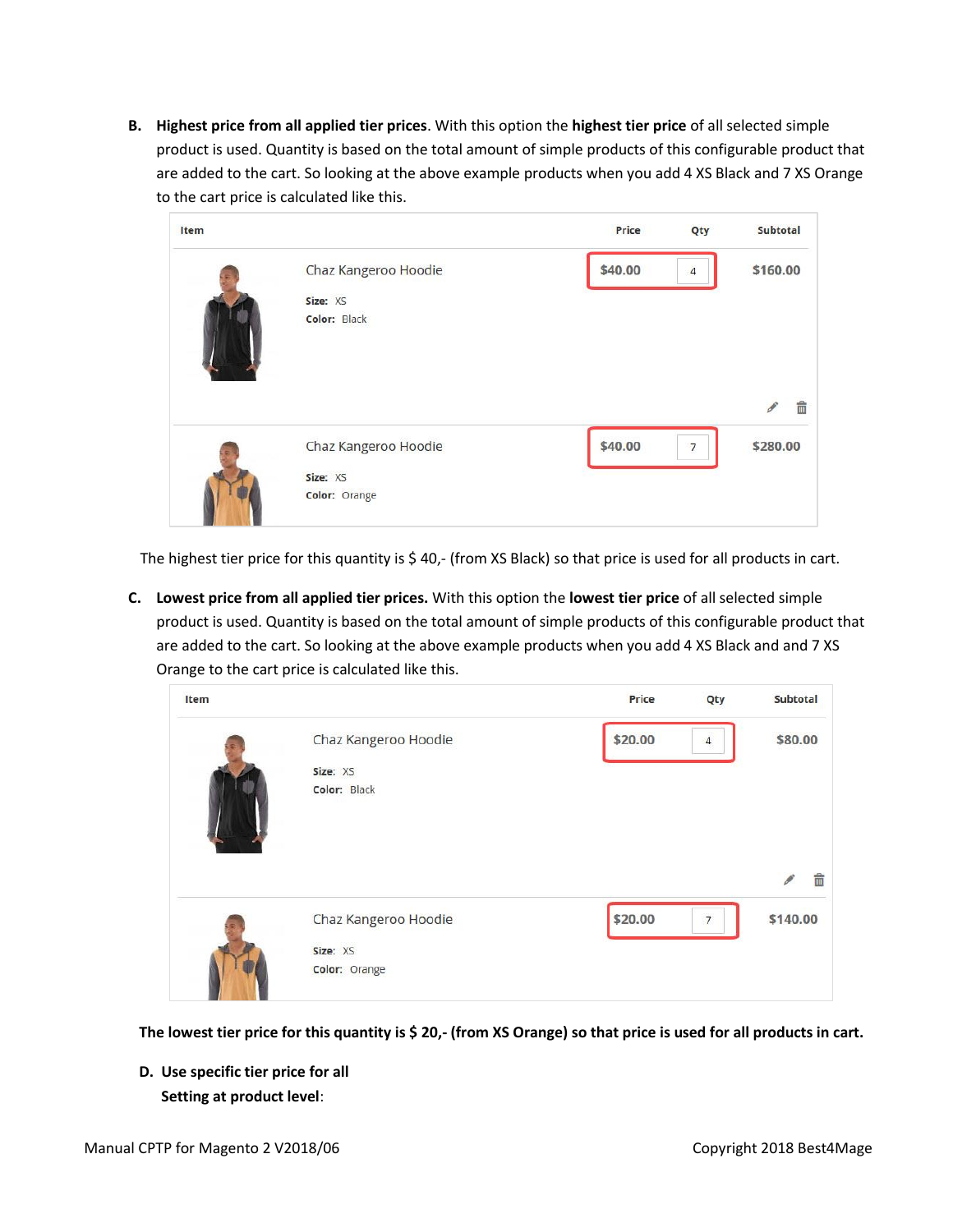**Choose the simple product of which the tier prices should be used.**

### **3. Enable Grid Look**

If you enable this the tier price table gets a more appealing grid look like below

| \$50.00                    |                       | <b>IN STOCK</b><br>SKU#: MH01 |  |
|----------------------------|-----------------------|-------------------------------|--|
| <b>Buy more save more!</b> |                       |                               |  |
| Qty                        | <b>Price Per Unit</b> | Save                          |  |
| 5                          | \$45.00               | 10%                           |  |
| 10                         | \$40.00               | 20%                           |  |

#### **4. Enable Qty Autofill**

When this option is enabled there will be radio buttons before tier price values. When customer selects this the corresponding quantity is automatically filled in the quantity box.



### **5. Title for Tier Price Grid**

Here you can place the title for the tier price grid you need.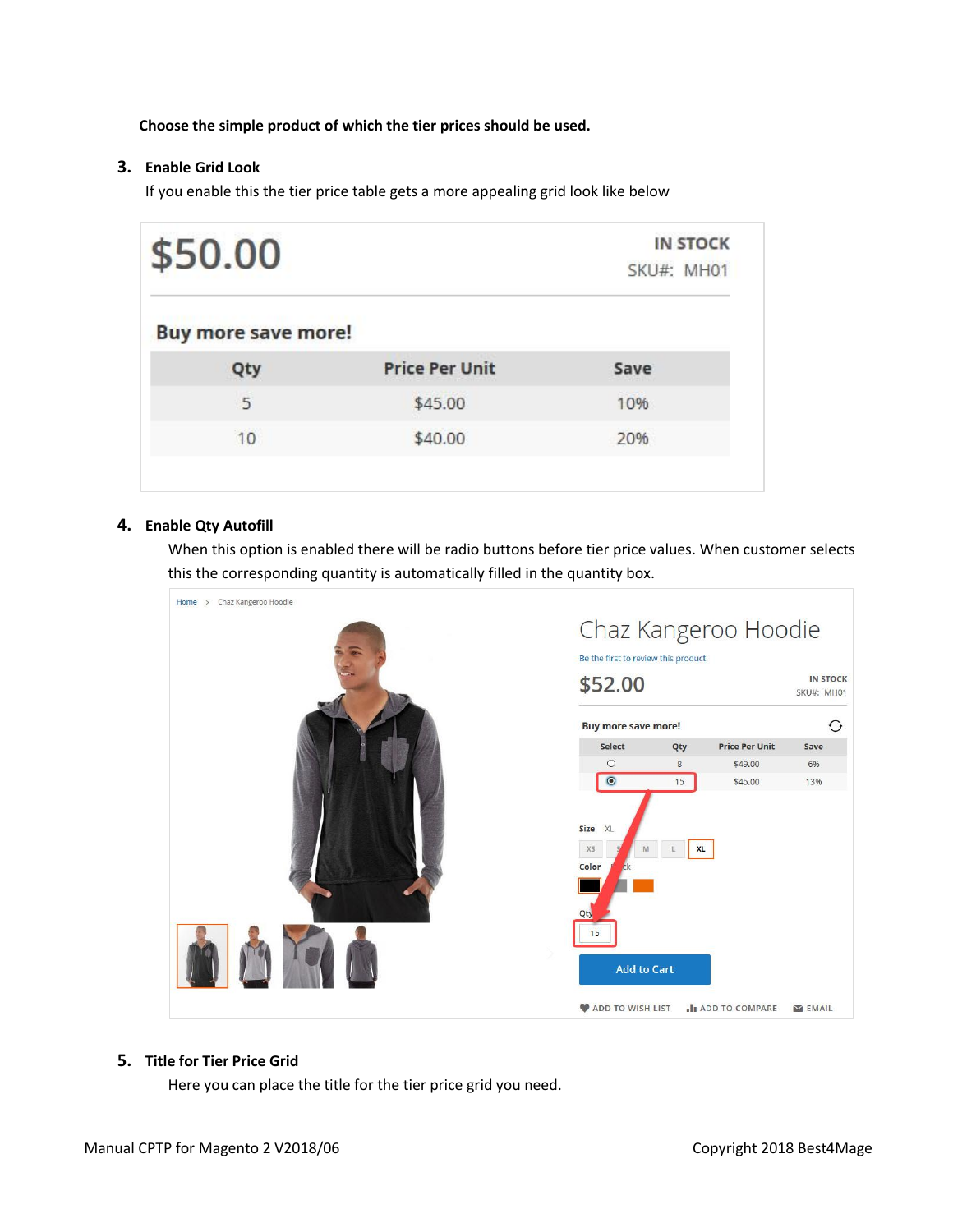# 4. Setting up CPTP at product level

If you have enabled product level settings in the global configuration you need to activate the extension at product level. For that go to your configurable product and to the TAB **Best4Mage CPTP Settings**

| <b>Best4Mage CPTP Settings</b>                     |                                                                                                                                                                                                                                                     | $(\sim)$ |
|----------------------------------------------------|-----------------------------------------------------------------------------------------------------------------------------------------------------------------------------------------------------------------------------------------------------|----------|
|                                                    | Note :: If you want to use below given (*) marked options for CPTP, Please make sure you have activated it from here,<br>Stores > Settings - Configuration > BEST4MAGE EXTENSIONS - Best4Mage CPTP > General Settings - Use Product Level Settings. |          |
| * Enable CPTP<br>[store view]                      | <b>No</b>                                                                                                                                                                                                                                           |          |
| * Which tier price should be used?<br>[store view] | Price of respective simple product<br>$\blacktriangledown$                                                                                                                                                                                          |          |
| * Use specific tier price for all<br>[store view]  | <b>No</b><br>Enable this option if you want to use one simple product's tier price for all other simple<br>products.                                                                                                                                |          |
| Choose product<br>[store view]                     | Chaz Kangeroo Hoodie-XS-Black<br>$\mathbf{v}$<br>Select a simple product from which tier price should be used for all other simple<br>products.                                                                                                     |          |

# 5. Usage Examples

For settings screenshots see point 3 and point 4.

1. **Magento default behaviour – [DEMO LINK](https://demo-m2-1.best4mage-demo.com/tier-prices-magento-default-setup.html)** (Tier prices set at Blue XS and S)

```
General settings
Enable -> YES
Enable at Product Level -> YES
```
## **Product level settings**

Enable CPTP -> NO

With these settings CPTP is **not active** on the product. Tier price quantities are only met when adding tier price quantity to cart per product so put in 5 of each in cart and tier price is not met put 10 in cart for 1 variant and tier price is met for that variant only.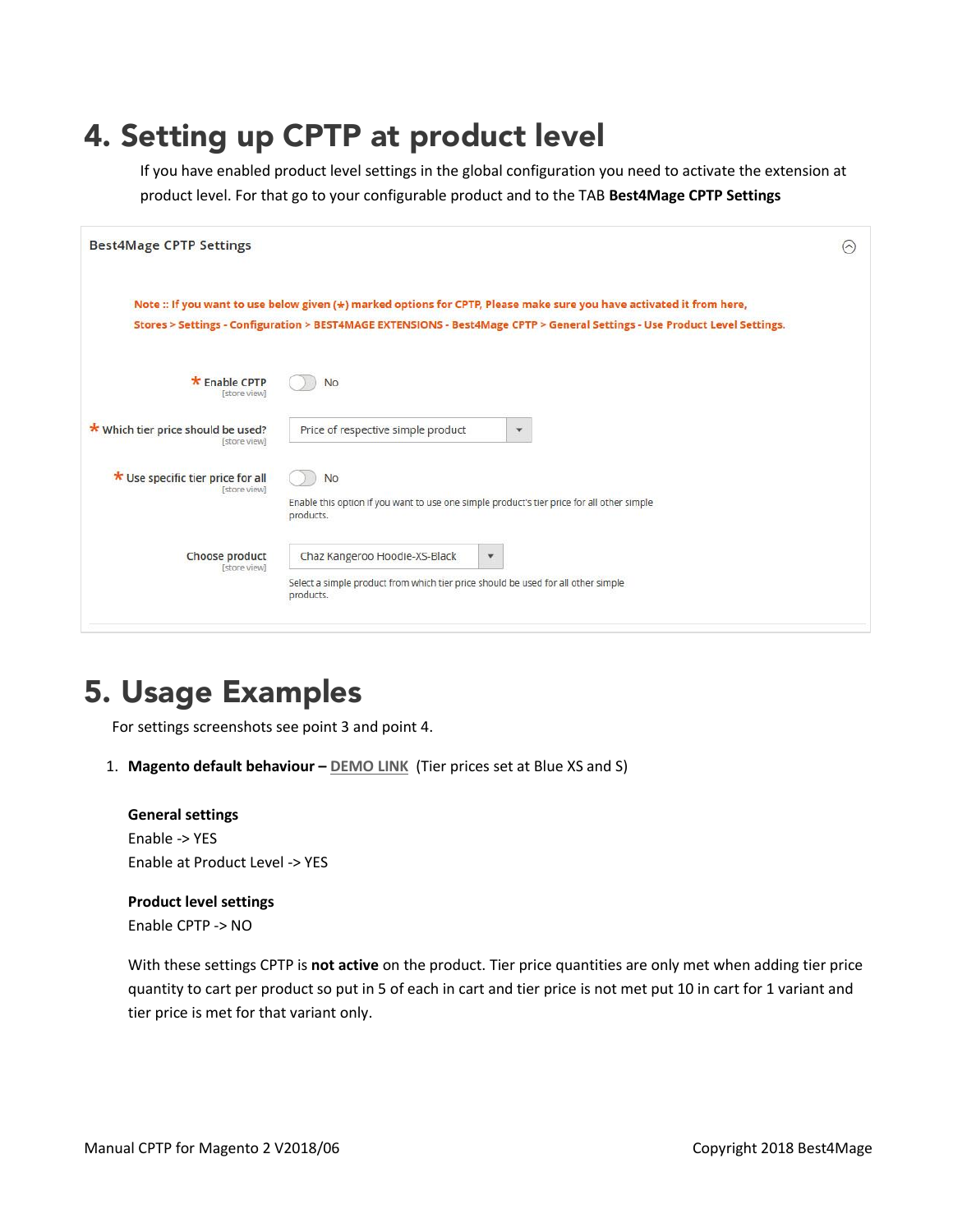2. **CPTP Behaviour – Tier price of respective product used – [DEMO LINK](https://demo-m2-1.best4mage-demo.com/cptp-tier-price-of-respective-product-used.html)** (Tier prices set at Black XS and S) This is basically Magento default with only difference you can put in quantities in the mix and tier price condition is met based on total in cart for the product.

#### **General settings**

Enable -> YES Enable at Product Level -> YES

#### **Product level settings**

Enable CPTP -> YES Which tier price should be used? -> **Price of respective simple product**

With these settings CPTP is **active** on the product. Tier price quantities are met when adding tier price quantity to cart for products in the mix so put in 5 of each in cart and tier price is met.

The tier price that is used is the one set at the respective simple product.

3. **CPTP Behaviour – Highest price from all applied tier prices – [DEMO LINK](https://demo-m2-1.best4mage-demo.com/cptp-highest-price-from-all-applied-tier-prices-used.html)** (Tier prices set at Orange XS and S).

**General settings** Enable -> YES Enable at Product Level -> YES

#### **Product level settings**

Enable CPTP -> YES

Which tier price should be used? -> **Highest price from all applied tier prices**

With these settings CPTP is **active** on the product. Tier price quantities are met when adding tier price quantity to cart for products in the mix so put in 5 of each in cart and tier price is met.

The tier price that is used is the highest available for the tier price quantity.

4. **CPTP Behaviour – Lowest price from all applied tier prices – [DEMO LINK](https://demo-m2-1.best4mage-demo.com/cptp-lowest-price-from-all-applied-tier-prices-used.html)** (Tier prices set at Blue XS and S).

### **General settings** Enable -> YES

Enable at Product Level -> YES

#### **Product level settings**

Enable CPTP -> YES Which tier price should be used? -> **Lowest price from all applied tier prices**